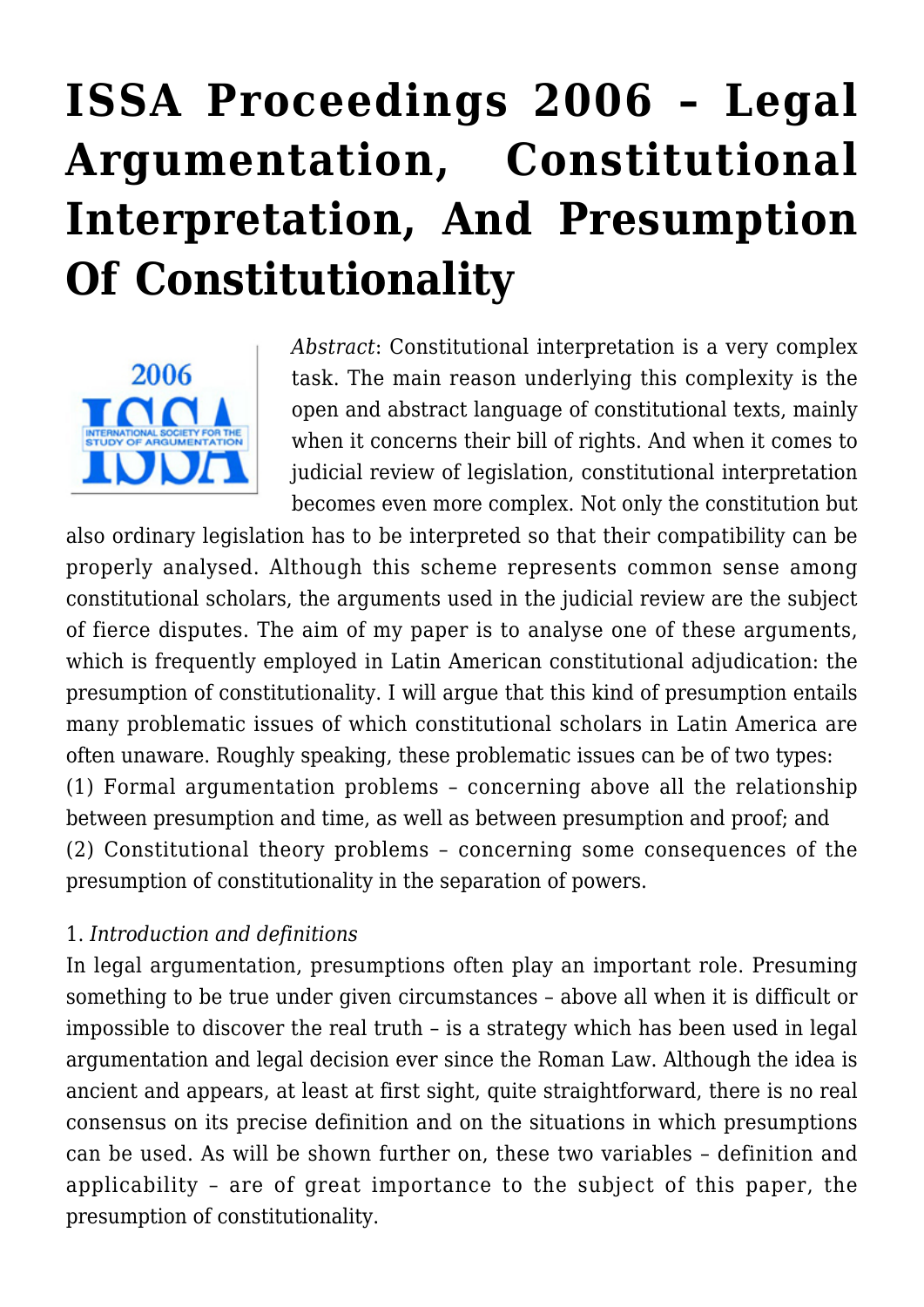Presumptions are usually defined as *the acceptance of something as true given certain conditions.* But this is not enough, since it is crucial for the concept of presumption to define whether and – if it is the case – how a presumption can be defeated. In legal systems based on the Roman Law tradition, it is common to speak of two kinds of presumptions: the so-called presumptions *iuris tantum* and the *iuris et de iure.* Presumptions of the first kind can be defeated while presumptions of the latter cannot. For the aims of this paper, presumptions *iuris et de iure* are of no importance, since the constitutionality of an enacted law cannot be exempt from a possible defeat, at least in those countries where there is some kind of judicial review of legislation.**[i]** For presumptions iuris tantum, the presumed fact should be considered true unless stringent *evidence to the contrary* is introduced to the argumentation. In this sense, it can be said, as a preliminary working definition, that one is facing a presumption (*iuris tantum*) if, *given certain conditions, something shall be considered true, unless there is stringent evidence to believe the contrary*.

In her logic formalisation of presumptions, Edna Ullmann-Margalit (1983, 147) includes only the first part of my definition, leaving aside the reference to the evidence and to the possibility of defeat. She represents presumptions through the following formula: pres (*P, Q*), where *P* stands for the *presumption-raising-fact* and *Q* for the *presumed fact*. This means "P raises the presumption of Q" or "[t]here is a presumption from Q that P" (1983, 147). Nevertheless, when it comes to an explanation of the "presumption rule", her idea is completed in the following terms: "Given that *p* is the case, you (= the rule subject) shall proceed as if *q* were true, unless or until you have (sufficient) reason to believe that *q* is not the case." She calls this last part of the rule the "rebuttal clause" (1983, 149).

A more complete formalisation of the idea of presumptions can be found in Daniel Mendonca (1998, 408). According to him, the formula of presumption should take the following form: *[Pro (P) & ¬Pro (¬Q)] → O Pres (Q)*. This means that proven that *P* is the case – *Pro*  $(P)$  – and not proven that *Q* is not the case –  $\neg Pro$  ( $\neg Q$ ) – it is then obligatory to presume *Q*. The importance of Mendonca's formulation lies in its emphasis on the necessity of proving something in order to rebut a presumption. This necessity will be explored further on (see section 2.3).

In this paper, the efforts will concentrate on demonstrating two main theses: (1) Although the concept of presumption may be fairly straightforward in many legal subjects, its applicability within the constitutional argumentation – under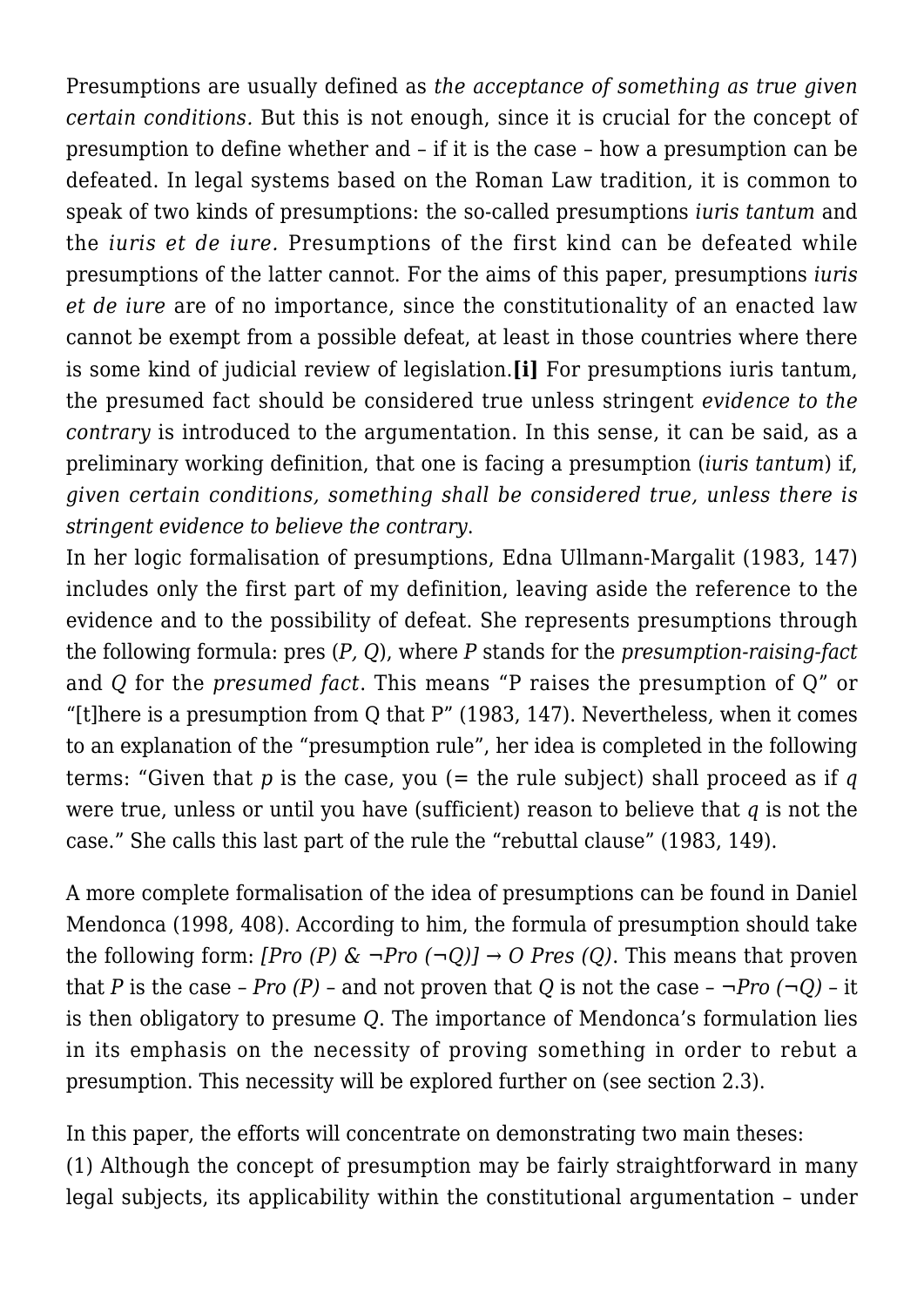the label "presumption of constitutionality" – entails several formal problems, above all those concerned with the relationship between presumption and time, and between presumption and proof, as well as between presumption and conditions.

(2) The presumption of constitutionality, when allied to other canons of constitutional interpretation, may have – and often has – paramount consequences for the separation of powers and for the role of judges in the judicial review of legislation (it will be shown that the use of the *topos* "presumption of constitutionality" is the first step to a judicial activism "disguised" as judicial restraint).**[ii]** Although it is intuitive to think that the contrary is the case, i.e., that presuming the constitutionality of an enactment of the legislative power is both a respectful approach and an exercise of judicial restraint (in this sense, Stokes 2003: 345 ff.), it will be shown that judges often use this kind of presumption and this alleged respect as a excuse to correct, change or extend the textual meaning of a statute.

# 2. *The presumption of constitutionality*

In a past decision of the Brazilian Supreme Court, Justice Moreira Alves argued that when interpreting a statute the Court must presuppose its constitutionality. According to him, this should be always the working hypothesis from which the court should begin.**[iii]** This statement can be understood in at least two different ways. On the one hand, it can be said that it is a plain triviality, since it would be a nonsense to think that legislators act always unconstitutionally and that it is the judges' task to demonstrate the contrary. On the other hand, it can be understood as a presumption that can be rebutted in some cases. In this case, although it is not possible to speak of a triviality or of nonsense, resorting to the idea of presumption is not unproblematic.

In order to demonstrate this, it is first of all necessary to analyse three issues that undermine the possibility (or the usefulness) of the presumption of constitutionality in any sense. The first one is related to the concept of time, the second to the concept of condition, and the third to the concept of proof.

#### 2.1. *Presumption and time*

The first argument against the possibility of a presumption of constitutionality that should be discussed is related to some problematic issues concerning the relationship between presumption and time. The presumption of constitutionality can be understood as the presumption that, whenever the legislator enacts a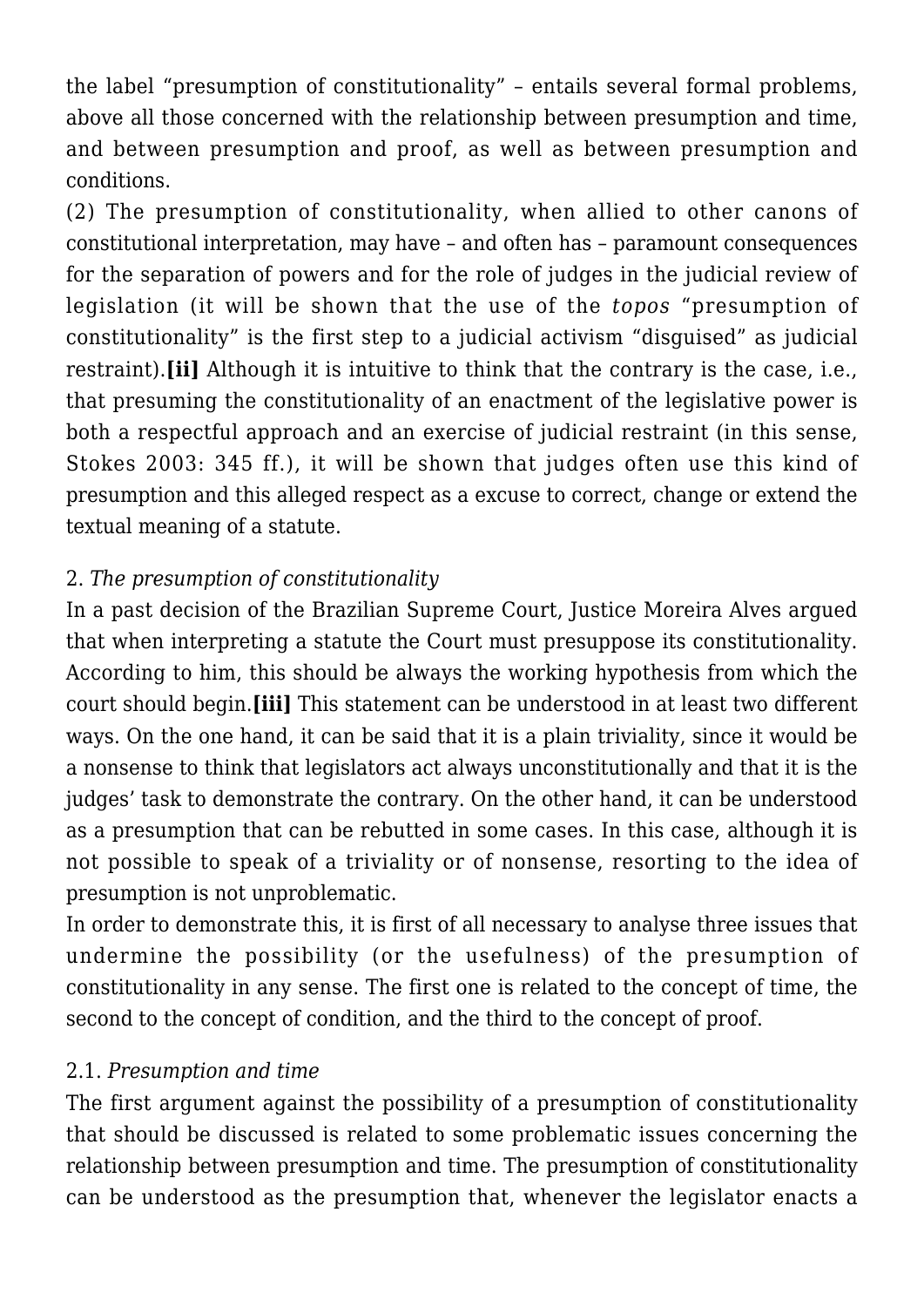statute, he always intends to act in accordance with the constitution. But this idea considerably weakens the expected argumentative strength of the presumption of constitutionality, for it is only possible to presume that the legislator respects the constitution that was in force at the time the statute has been enacted.**[iv]** Hence, the presumption of constitutionality could hold (if at all) in the Brazilian case only for laws enacted after October 5th, 1988, which is the date of the promulgation of the constitution presently in force. And since this constitution has been amended 52 times since its promulgation, it is allowable to suppose that, if a statute apparently contradicts an article that has been changed, then the presumption can only hold if the statute has been enacted after this constitutional change.

#### 2.2. *Presumption and conditions*

It has been shown that the *presumption formula* entails not only the fact to be presumed, but also the conditions under which this same fact is to be presumed, i.e. something is to be presumed as true *under certain conditions or circumstances.* For example: many civil codes stipulate that a child born *at least 180 days after wedlock* is presumably legitimate; or that if husband and wife die *in the same car* (*or plane, or train*) *accident*, it should be presumed that the deaths were simultaneous.

However, this model is impossible to follow when it comes to a presumption of constitutionality, for it is impossible to define under which conditions or under which circumstances a statute should be presumed constitutional and under which conditions it should not. Indeed, if there were any reason to believe in a presumption of constitutionality, one should believe in it *in every case*. The "given-clause" is totally absent. There is no "given the child was born at least 180 days after wedlock …" (and not 179 day or less) or "given husband and wife were in the same plane that crashed …" (and not in different planes), but only "given that a law is enacted", which states no real condition or circumstance.

Hence, to state that a law is always *presumably* constitutional is the same as saying that every law is constitutional unless someone (a constitutional court, for instance) *declares* otherwise. But this is not really a presumption, since presumptions start with the statement of some conditions, as already shown. The examples above demonstrate the idea. Although it would be possible to imagine a norm stating that *every* child *is* legitimate until a judges decides otherwise, this norm would not express any kind of presumption. Actually, it could be said that such a norm would be completely superfluous, since it would be nonsense to state the contrary ("every child should be considered illegitimate until the contrary is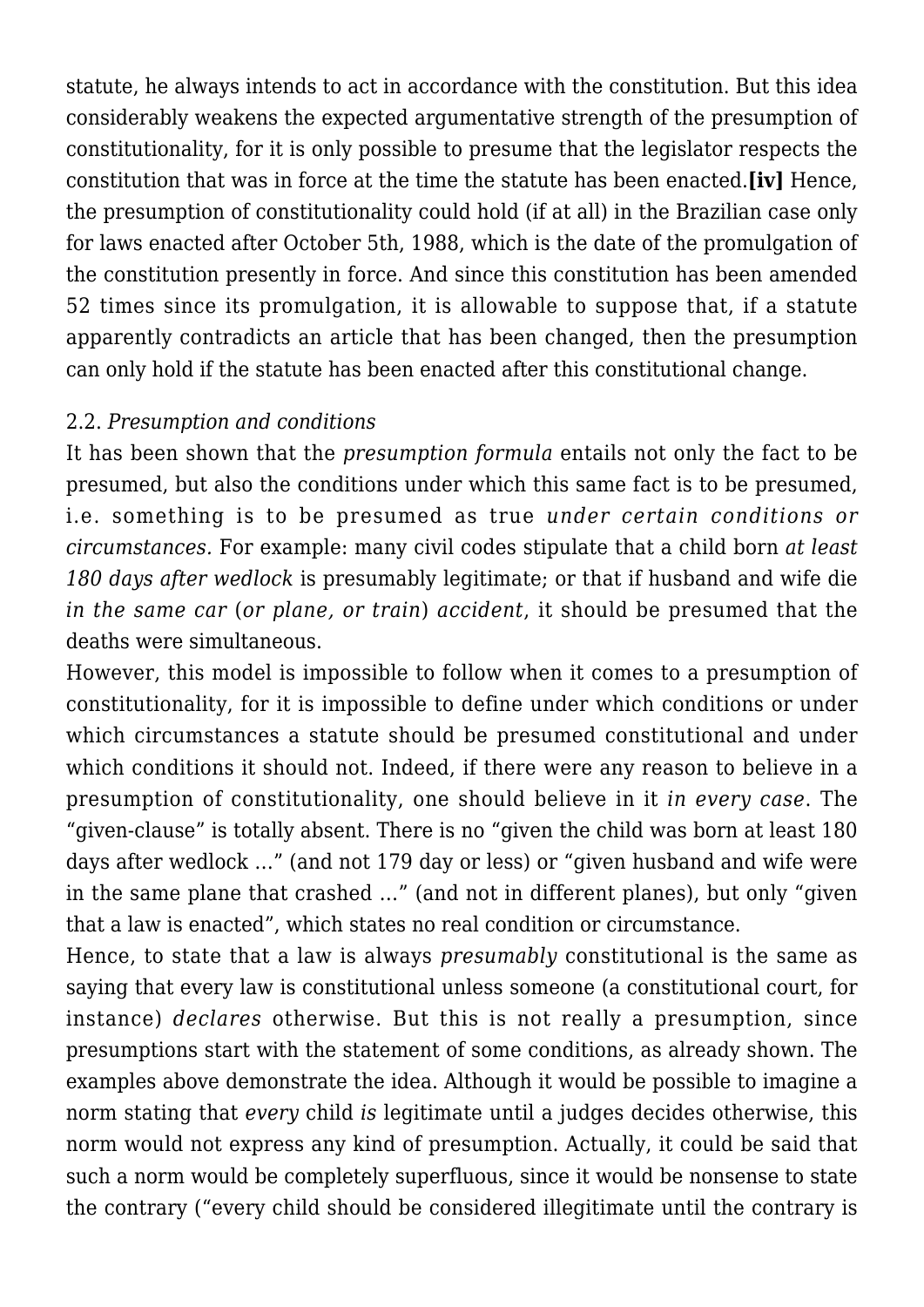proved").

## 2.3. *Presumption and proof*

When it comes to a legal presumption, as already shown, it is necessary to accept that something is true if, given certain conditions, there is no proof to the contrary. Following this pattern, art. 1597 (1) of the Brazilian Civil Code, which states that a child born at least 180 days after wedlock is presumably legitimate, stipulates a presumption, as already stated.

The traditional idea of legal presumption (*iuris tantum*), already outlined in this paper, presupposes the possibility of demonstrating the contrary of what the presumption stipulates, i.e. it presupposes the possibility of rebutting the presumption when it is possible to prove that the presumed fact is not true. In the case of the example mentioned above, it is possible, through a DNA test, to prove that a child is not legitimate, even if he or she were born more than 180 days after wedlock. But this kind of rebuttal is impossible when it comes to a presumption of constitutionality, for the simple reason that constitutionality and unconstitutionality *are not subject to proof*. "Being" constitutional or unconstitutional are not *inherent features* of laws. Contrary to what common sense seems to propose, the process of constitutional review of legislation is not a kind of search for a "genetic code" – congenital to the enacted law – waiting to be discovered by legal scientists.

Therefore, when legal scholars and legal practitioners argue that a statute cannot be declared unconstitutional unless it is *provably* unconstitutional, they are mistakenly transposing the idea of a *factual* presumption to an *argumentative* presumption without being aware that this latter kind of presumption (argumentative presumption) cannot be confirmed or rebutted according to the same rationale, for the constitutionality or the unconstitutionality of a statute, despite being subject to legal argumentation, is not subject to any kind of proof or evidence.

# 3. *Constitutional Theory and Separation of Rights*

Despite the various theoretical inconsistencies which surround it, the presumption of constitutionality has been frequently used by courts in many countries. Its problematic consequences, however, for both the constitutional review of legislation and the separation of powers often remain unnoticed. To understand the kind of consequences I am referring to, we could take a brief look at some judicial decisions by courts in three different countries. In the United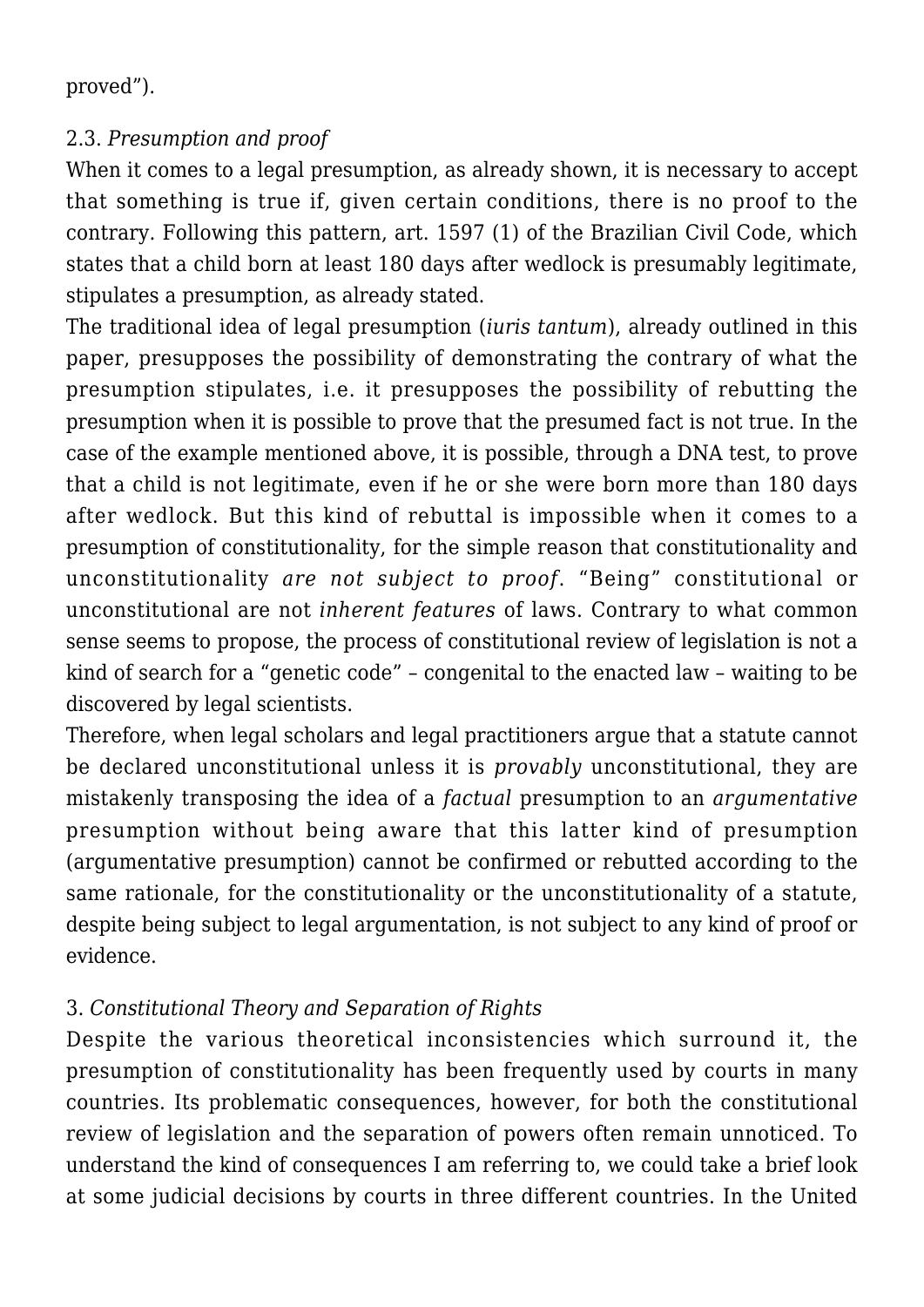States, the Supreme Court (and also other state courts) often resorts to the socalled "constitutional avoidance canon", in the following terms:

"Under this canon of statutory construction, the elementary rule is that every reasonable construction must be resorted to in order to *save a statute from unconstitutionality*" and "as between two possible interpretations of a statute, by one of which it would be unconstitutional and by the other valid, our plain duty is to adopt that *which will save the Act*."**[v]**

The Federal Constitutional Court of Germany has several decisions with a similar view on the question, the leading case in this matter being the following decision: "[a] statute should not be declared void if it is possible to interpret it in a way compatible with the constitution, for it is necessary not only to presuppose that a statute is compatible with the constitution, but also that this presupposition expresses a principle, according to which, in case of doubt, *a statute should be interpreted in accordance to the constitution*."**[vi]**

And an example from the Brazilian Supreme Court:

"[The] interpretation of the assailed statute should start from a working hypothesis – *the so-called presumption of constitutionality* – from which derives the rule that between two possible understandings about the assailed norm, *the one that is in accordance with the constitution should prevail.*"**[vii]**

To put in a nutshell: according to the views expressed in the transcribed decisions, among all the possibilities of interpreting a statute, judges should *always* prefer the one that sustains its constitutionality. According to this view, this would *confirm the presumption of constitutionality*. Additionally, by acting in this way courts would respect the separation of powers as well as the work of the legislator.

I argue that this pattern of argumentation not only has several theoretical flaws – as demonstrated in sections 2.1, 2.2, and 2.3 above – but also that it means neither a preservation of an equilibrium between courts and legislators, nor a deference to the work of the democratic legislator. On the contrary: in the way the presumption of constitutionality is usually applied, it grants much more power to judges than they already have without it. In order to demonstrate this thesis, I will call upon the so-called "interpretation in accordance to the constitution" (*Verfassungskonforme Auslegung*) mentioned in the decision of the German Constitutional Court, as transcribed above. This canon of interpretation – widely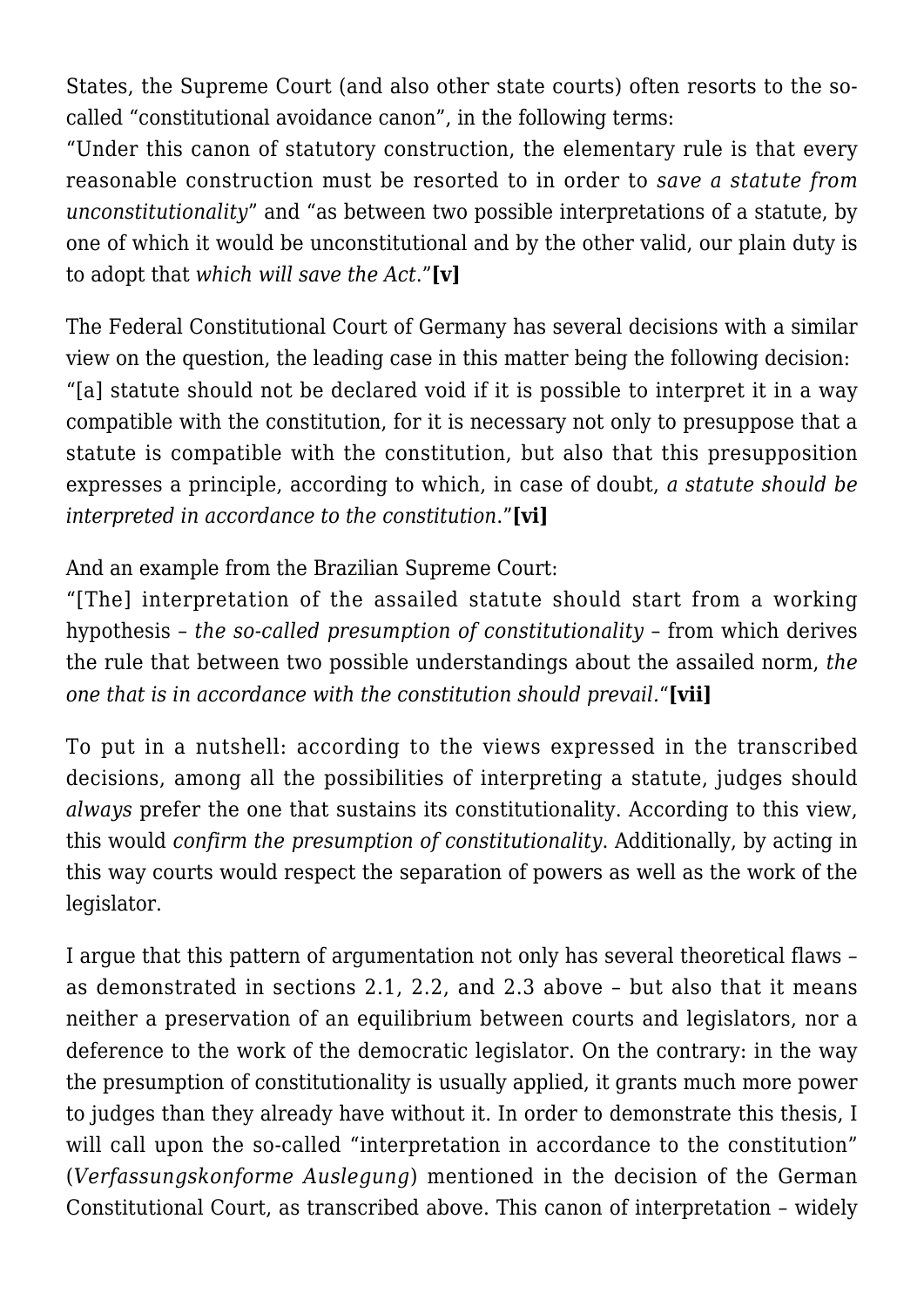accepted in other European**[viii]** as well in Latin American countries**[ix]** – states simply that judges have the *duty* to prefer the interpretation of a statute that maintains its constitutionality (interpretation in accordance with the constitution). In other words, judges are obliged to try to save the statute from unconstitutionality and hence to save also the presumption of constitutionality from any kind of rebuttal.

## 4. *Correcting the meaning of the law*

I argue that, in these cases, "respect for the legislator" is merely a commonplace. The court actually gives *its own* interpretation of the statute, in order to make it compatible with what *the same court* – and nobody else – thinks is constitutional. At this point, one can ask: But is this not exactly the task of a constitutional judge? It is indeed. The task of constitutional judges is exactly to interpret a statute in order to check its compatibility with the constitution. However, for this task – usually assigned by the constitution itself -, there would be no need for resorting to concepts like "presumption of constitutionality" and "interpretation in accordance with the constitution". But if not, then why do judges do it so frequently?

Judges – including constitutional judges – normally feel uncomfortable with the idea of "creating the law". They usually regard their task as a merely interpretative task. To justify such a view, the Brazilian Supreme Court uses the Kelsenian dichotomy between "positive legislator" and "negative legislator" (Kelsen 1929, 34-35). According to Kelsen, a constitutional court can only act as a negative legislator, i.e. the court can, at the utmost, *annul* a statute because of non-conformity with the constitution. But a constitutional court cannot *create* norms positively. However, the Brazilian constitution – like many other European and Latin American post-war constitutions – poses, by raising a very large array of themes to the constitutional level, new challenges to constitutional judges. To face these challenges, the judges need more than the simple dichotomy between negative and positive legislator. But for those judges who are unwilling to abandon the Kelsenian dichotomy and still pretend that constitutional judges are "no more than the mouth that pronounces the words of the law" (Montesquieu 1748, XI/6), the presumption of constitutionality and its main consequence – the duty to save the enacted law by interpreting it "in accordance with the constitution" – can be very useful. By resorting to this kind of argumentation, they can still – at least apparently – remain faithful to the "negative legislator dogma" and, at the same time, *correct* or *extend* the work of the legislator whenever they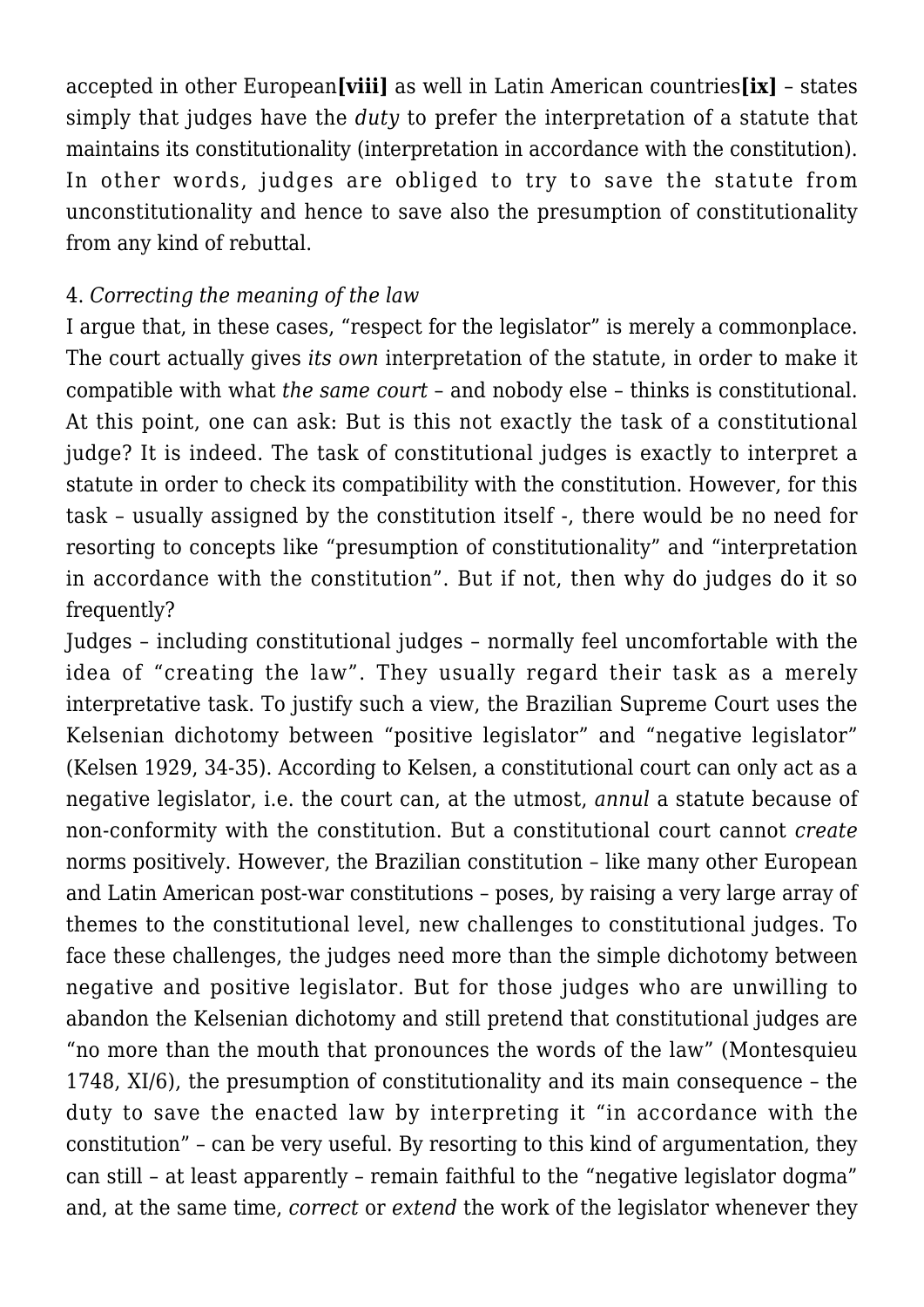consider it convenient.

Except in unimportant and trivial cases, this occurs because the duty to *save* the law from unconstitutionality implies a possibility – and frequently a necessity – of altering its meaning, especially when saving the enacted law implies going beyond what the legal text prescribes. I am of course not unaware of the fact that interpreting the law is always ascribing a meaning to the law, a meaning that may not be the same meaning the parliament majority had in mind when it passed it. This is, per se, not a problematic issue – except for those who believe that interpreting the law is to search for the legislator's intent. But what is problematic is to mask this fact as an alleged "deference to the legislator" and behind a unjustified and theoretical unsound presumption of constitutionality.

## **NOTES**

**[i]** In this sense, it can be said that a presumption of constitutionality would be iuris et de iure in those countries where parliament is sovereign.

**[ii]** I do not intend to take sides in the dispute between activism and restraint, and this would be in any case not required for the aims of this paper. As is clear in the text, the problem is not activism as such, but a "disguised activism", in which judges pretend to exercise restraint while modifying the meaning of enacted law. **[iii]** Rep. 1417 (1987). See RTJ 126, 48 (53).

**[iv]** In this same sense, see, for the German case, Skouris (1973, 98), Gusy (1985, 218) and Bogs (1966, 22). For the case of the United States – by Scheef (2003, 530 ff.).

**[v]** Rust v. Sullivan, 500 U.S. 173 (1991) – emphasis added. This is a very old canon within the US Supreme Court. See for instance Hooper v. California, 155 U.S. 648 (1895). More recently – and with details about the "constitutional avoidance canon" – see Clark v. Martinez, 543 US 371 (2005). See also Vermeule (1997, 1949).

**[vi]** BVerfGE 2, 266 (282) – emphasis added.

**[vii]** RTJ 126, 48 (53) – emphasis added.

**[viii]** See, for instance, the following decisions: Portuguese Constitutional Court – decisions 327/99 e 466/00; Italian Constitutional Court – decisions 138/1998 and 139/1998; ; Austrian Constitutional Court – decision 11.576/1987.

**[ix]** See, for instance, the following decisions: Columbian Constitutional Court – decisions C-496/94 e C-109/95; Chilean Constitutional Court, decision 309/2000; Brazilian Supreme Court – decisions RTJ 173, 424; RTJ 181, 54; RTJ 167, 376; RTJ 178, 919; and RTJ 167, 363.